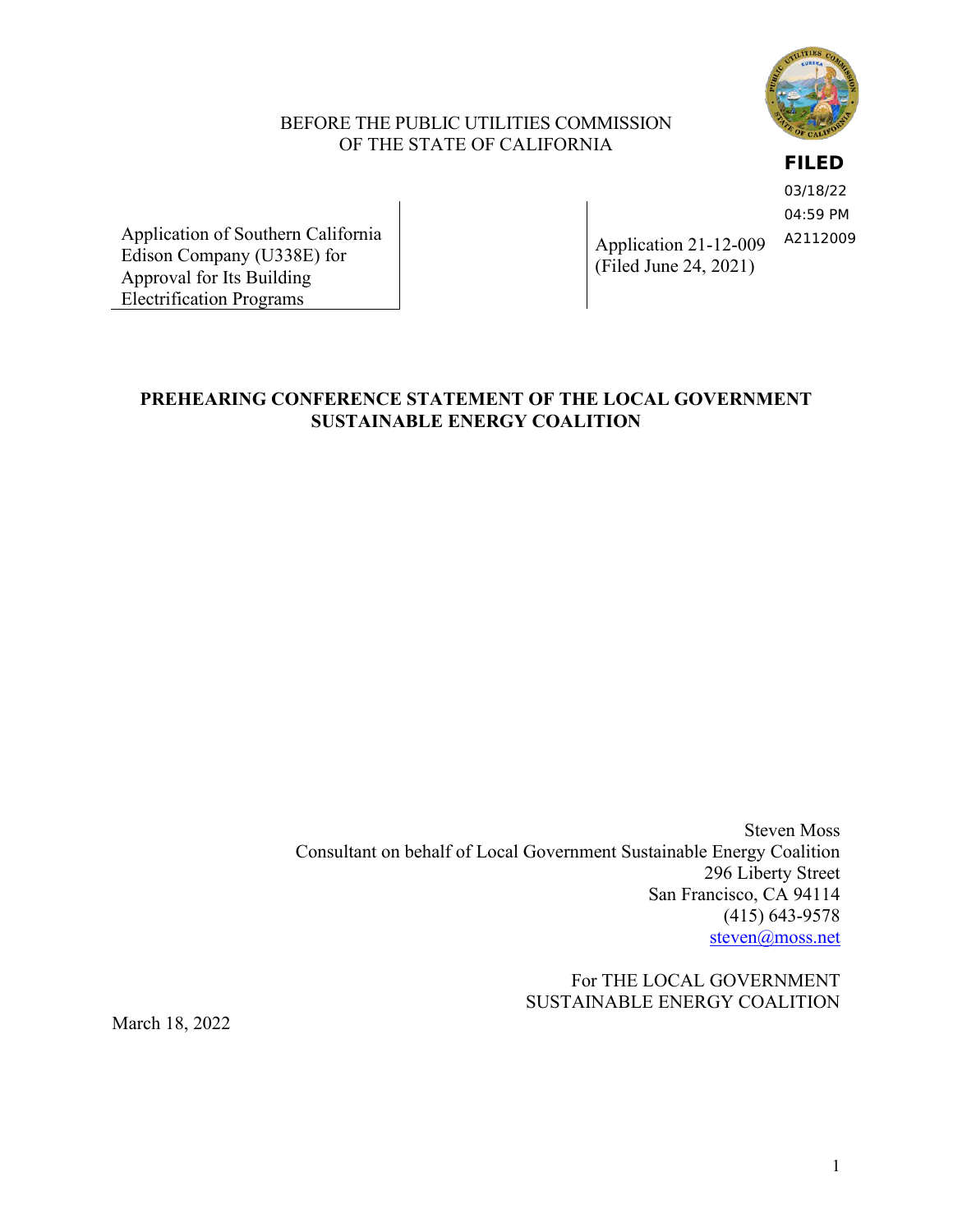## **Introduction**

The Local Government Sustainable Energy Coalition (LGSEC) represents 14 cities and 23 counties, jurisdictions that govern almost three-quarters of the state's population, and close to two-thirds of California's electricity demands. What's more, LGSEC members serve as administrators, designers and lead implementers of a host of energy efficiency, demand response, building decarbonization, transportation electrification (TE) and other energy management programs.

While LGSEC is generally quite supportive of decarbonization efforts, in which many of our members engage, we are deeply concerned about several aspects of Southern California Edison Company's (SCE) application, which should be fully vetted in this proceeding, as follows:

## 1. **SCE should not be authorized to directly control customer-side infrastructure**.

LGSEC has watched with increasing alarm as the investor-owned utilities' (IOUs) push to create regulatory assets for which there is no economic (i.e., monopoly theory) rationale, harnessing ratepayer funds to install TE and other infrastructure, which they embed in their revenue requirements and apply a rate of return. This practice is unfair to other entities, including local governments, who are just as capable as the IOUs to field these types of services, but who are not afforded the same opportunities to apply for funds. It would be fairer and more economical to open access to state funded programs to all suitable parties to achieve the same goals without providing a built-in rate-of-return.

2. **State-sponsored decarbonization investment should proceed systematically, rather than on an ad hoc basis**. The need to transition from fossil fuels to carbon-free energy sources will require tens of billions of dollars in investments in California alone. These expenditures should be staged so as to achieve the greatest benefits (as measured mostly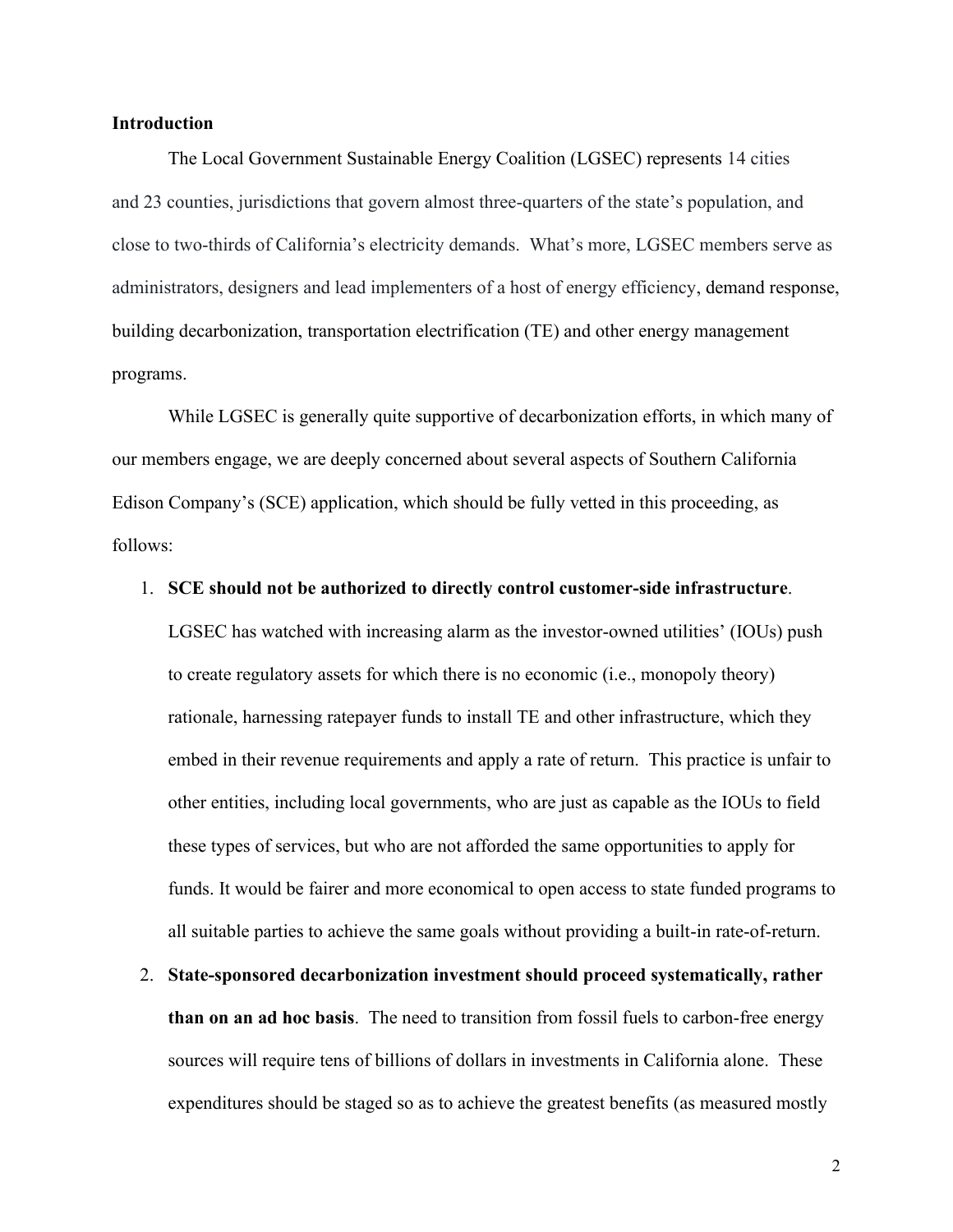by emission reductions) but also to advance affordability and equity. It is impossible to determine whether SCE's proposed decarbonization expenditures represent the "highest and best use" or equitable distribution of scarce dollars. A preferable strategy would be for the California Public Utilities Commission (CPUC) to authorize a dollar amount for decarbonization programs and enable all comers to bid to implement them, ranked by the most benefits created. To ensure just decarbonization, especially for disadvantaged customers, it is essential to coordinate distributed energy resource (DER) deployment alongside electrification. SCE's proposal reflects yet another siloed approach that purports to achieve state goals.

3. **Decarbonization benefits will only materialize if funds are carefully invested**. Edison claims that savings will be achieved by its proposal in part as a result of avoidance of continuing investment in natural gas infrastructure. However, these reductions will only be realized if the impacted assets are excluded from ongoing ratepayer responsibility (i.e., truly avoided or stranded, and paid for by associated shareholders). Unless the Commission geographically focuses decarbonization investments in places in which an orderly retreat from natural gas is being implemented and expands services for other communities to adopt such strategies, or the Commission is prepared to walk away from previously authorized natural gas investments, ratepayer savings will be largely unrealized. Likewise, to the extent the proposal is linked to future transmission and distribution infrastructure expansion that could otherwise be delivered through non-wires alternatives, it would perpetuate affordability pressures on the grid. In this respect, decarbonization investments should be strategically crafted as a means to displace future natural gas investments alongside healthy DER cultivation. Given that LGs are on the

3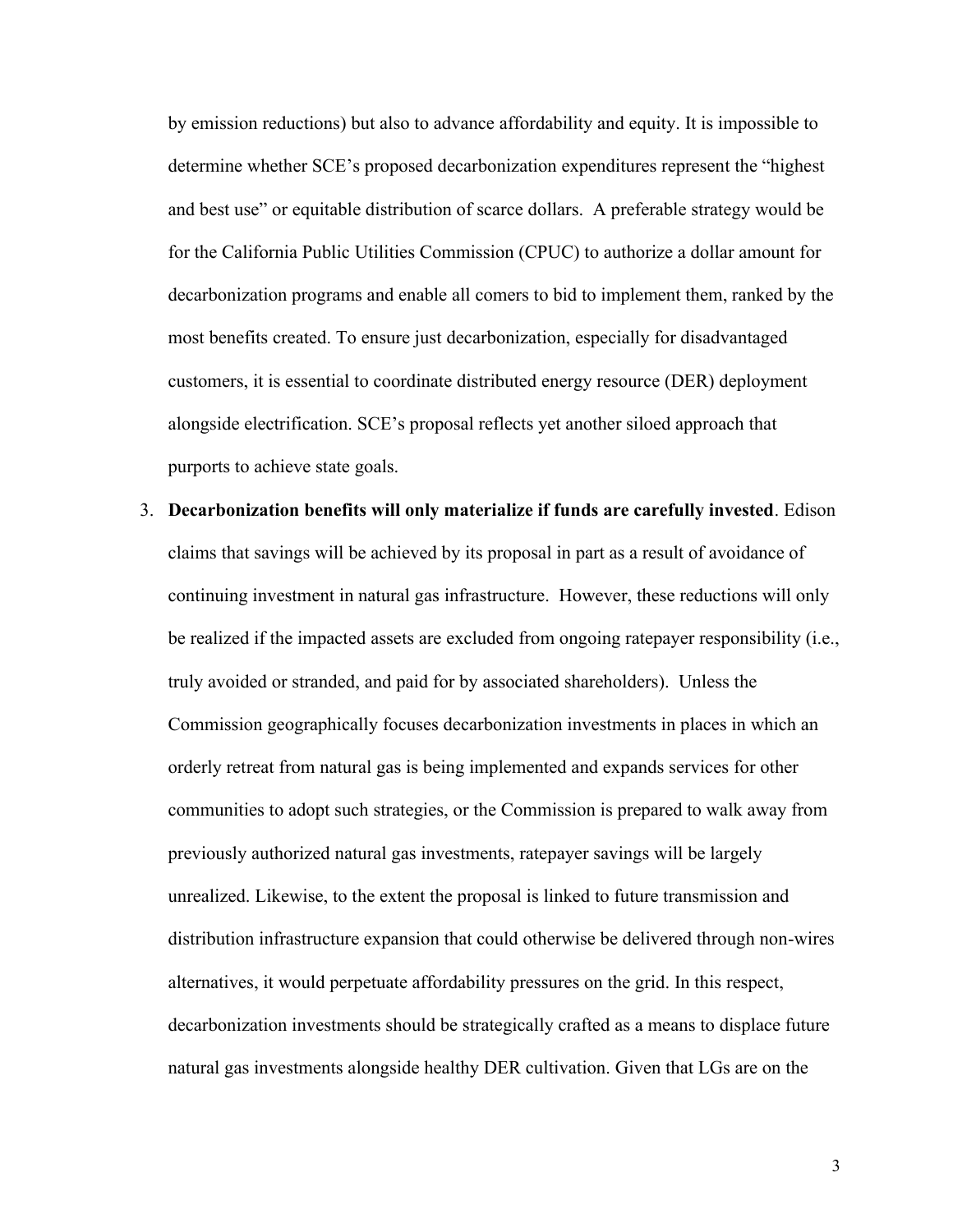front lines of land use planning and building ordinance development and implementation, decarbonization programs should be funded in close coordination with these jurisdictions.

- 4. **Most customers will only see bill savings if decarbonization is integrated into the state's high distributed energy resources future**. Under SCE's proposal application recipients may, or may not, experience bill savings depending on future electricity and natural gas prices and their behavioral responses to decarbonization measures. At best, if the Commission authorized \$677 million to be invested in panel upgrades, at a low estimate of \$5,000 per intervention, these expenditures would enable roughly only 135,000 of SCE's five million customers to participate in the program. All other ratepayers would likely be subject to higher rates needed to pay for these interventions, with no assurances that they would ever directly benefit from or afforded such offerings. Customer benefits at-large will only be realized if decarbonization investment is synced with other productive activities, including "right sizing" demand on the associated distribution system; and/or incorporating investments into larger DER deployment, including demand-response, storage, and transportation electrification.
- 5. **An IOU-centric approach limits innovation and customer-centric program design.**  As with most IOU proposals, the program's primary goal is the only goal. The system by which IOUs' design programs, are authorized, and implement narrowly focuses on the particular equipment or intervention being recommended. The majority of California's existing buildings, especially low-income housing, are in dire need of basic investments to be brought up to code, remediate health hazards, and increase occupant comfort and safety in the face of increased threats of wildfire smoke and extreme heat. Additionally, most customers lack the capacity to navigate multiple programs from multiple entities.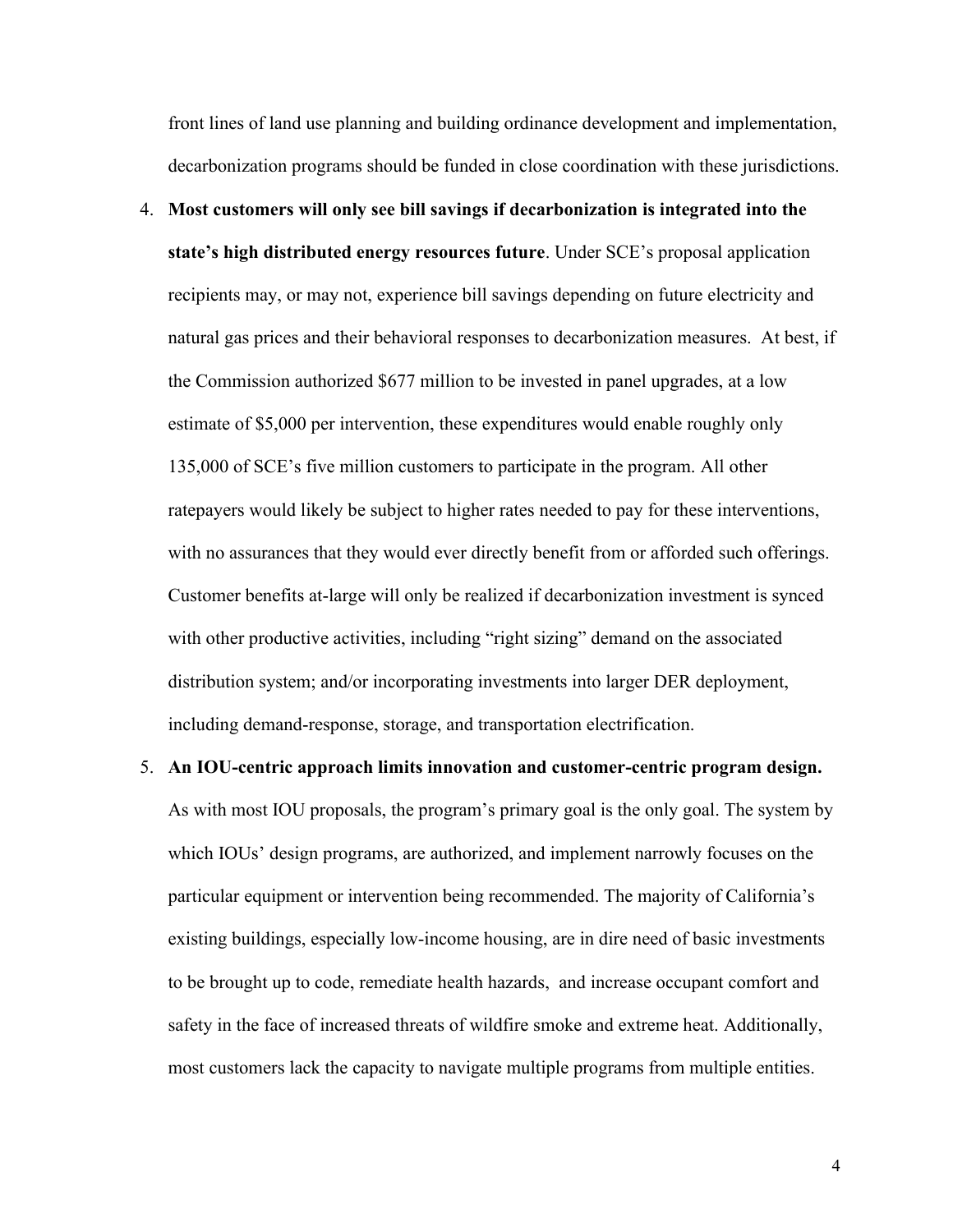The time, attention, and resources that building and homeowners need to dedicate to a significant building retrofit would likely mean that another retrofit would not take place for several years or even decades. With the climate crisis looming larger, we cannot afford to narrowly focus on just one decarbonization intervention at a time. Non-IOU program administrators have greater capacity and flexibility to leverage other programs and funding sources to stack incentives, integrate multiple measures and address nonprogrammatic elements, and provide a single point of contact across programs. Non-IOU PAs should be enabled to provide equitable carbon mitigation *and* climate resilience benefits.

Ratepayer investment in decarbonization would best be pursued programmatically, with a host of entities, including Regional Energy Networks and Community Choice Aggregators, eligible to propose and implement initiatives, in the context of maximizing other benefits in service of affordable emission reductions. LGSEC would enthusiastically endorse an Edison decarbonization application that reflects the IOU's self-interest in electrification, advances achievement of state goals, and provides open-access opportunities for LGs and others to secure funding to implement comprehensive, cost-effective, programs.

Commission authorization of this application would reflect an implicit acknowledgement that collective State efforts to decarbonize by 2045 are insufficient, and that ratepayers need to search for coins under their couch cushions to enable the IOUs to buy assets to be deployed in their homes, largely relinquishing control of their energy decisions. As an alternative, the CPUC should coordinate with the Market Transformation Administrator and provide direction to energy efficiency, Self-Generation Incentive Program and other administrators to utilize program funds